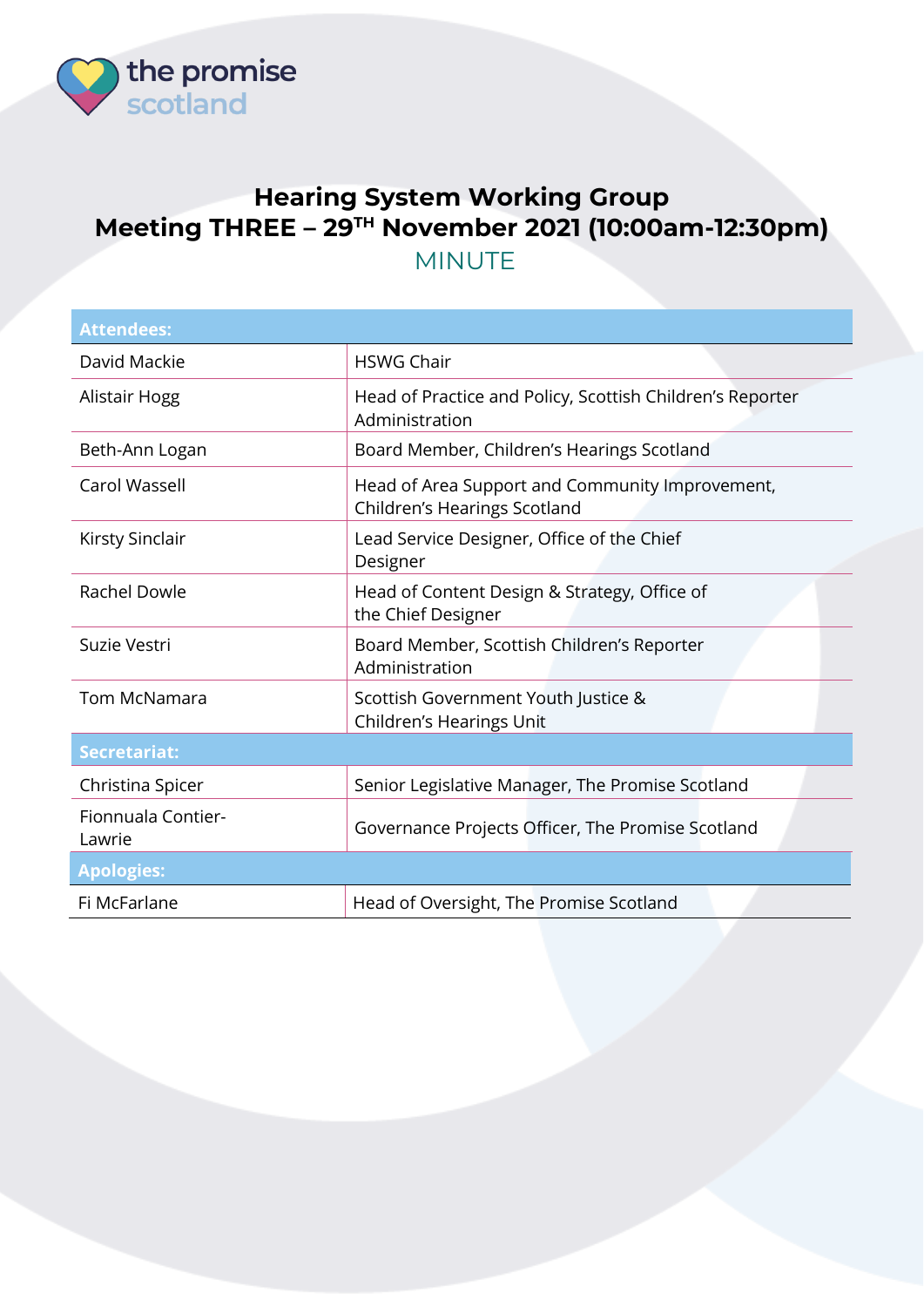

| <b>Minute of Meeting:</b> |                                                                                                                                                                                                                                                                                                                                                                                                                                                                                                                                                                                                                                                                                                                                                                                                                                                                                                                                                                                                                                                              |  |
|---------------------------|--------------------------------------------------------------------------------------------------------------------------------------------------------------------------------------------------------------------------------------------------------------------------------------------------------------------------------------------------------------------------------------------------------------------------------------------------------------------------------------------------------------------------------------------------------------------------------------------------------------------------------------------------------------------------------------------------------------------------------------------------------------------------------------------------------------------------------------------------------------------------------------------------------------------------------------------------------------------------------------------------------------------------------------------------------------|--|
|                           | <b>Welcome and Introductions</b>                                                                                                                                                                                                                                                                                                                                                                                                                                                                                                                                                                                                                                                                                                                                                                                                                                                                                                                                                                                                                             |  |
| Item ONE                  | Group introduced themselves to guest speakers and new member The<br>Promise Scotland.                                                                                                                                                                                                                                                                                                                                                                                                                                                                                                                                                                                                                                                                                                                                                                                                                                                                                                                                                                        |  |
| Item TWO                  | <b>Issues List</b><br>There was a consensus that all the elements which need to be addressed<br>are currently captured in the attached version of the list. However, the<br>issues list was not approved as it was agreed that small amendments are<br>required.<br>The items to be addressed before approval:<br>Reframing of the questions; challenge to expand the structure of the<br>$\circ$<br>questions beyond the current structure of the system.<br>Concern that the categories currently cover a variety of issue types<br>$\circ$<br>including values, principles, operational needs, policy/practice, and<br>governance. A reorganization of the questions is needed to indicate<br>these differences.<br>More emphasis on children's rights and needs; suggestion to draft a<br>$\circ$<br>preamble to the table referencing the Scottish Government<br>guidance on UNCRC. This will contextualize the list within the articles<br>of UNCRC.<br>A few of the questions have been identified as requiring<br>$\circ$<br>simplifying/tightening. |  |
| Item THREE                | <b>Service Design Approach</b><br>Overview of the Scottish Approach to Service Design; described as a<br>collaborative approach which removes the complexity and becomes more<br>holistic.<br>Group discussed the current framework, its complexities and how it could<br>be done differently.<br>Other points discussed included:<br>A framework is needed to identify when the questions on the issues<br>$\circ$<br>list have been answered.<br>Teaching the design process to all stakeholders in order for them to<br>$\circ$<br>pass on the information to others, thus making the process more<br>collaborative.<br>How to use the design process to prioritise certain areas and how<br>$\circ$<br>to work towards them.<br>The importance of mental health services being readily available for<br>$\circ$<br>those involved in the hearing system.                                                                                                                                                                                                 |  |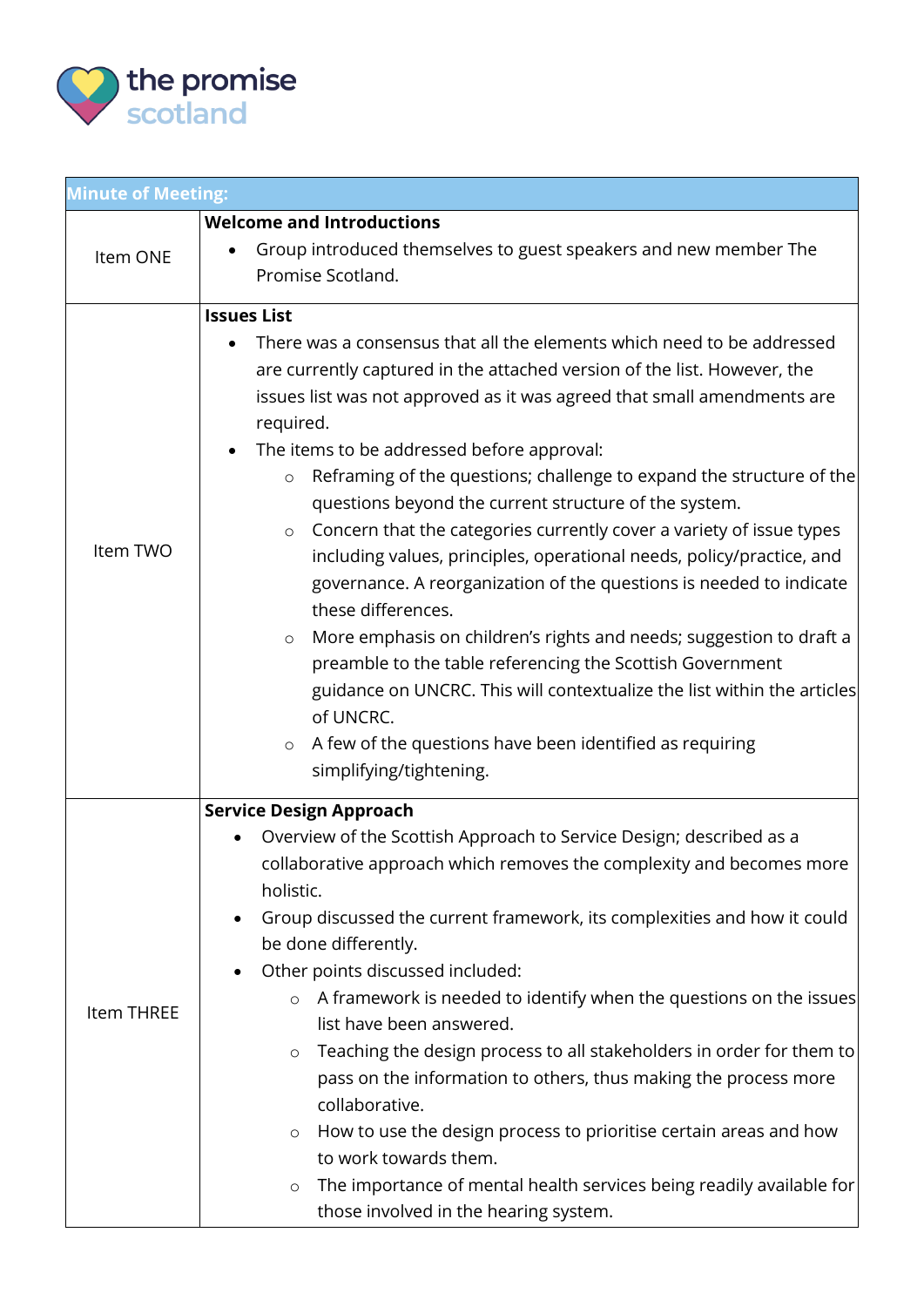

|                     | <b>Communications &amp; Engagement</b>                                                                                                                                                                                                                                                                                                                                                                                                                                                                                                                                                                                                                                                                                                                                                                                                                                                                                                                                                                                                                                                                                                                         |  |
|---------------------|----------------------------------------------------------------------------------------------------------------------------------------------------------------------------------------------------------------------------------------------------------------------------------------------------------------------------------------------------------------------------------------------------------------------------------------------------------------------------------------------------------------------------------------------------------------------------------------------------------------------------------------------------------------------------------------------------------------------------------------------------------------------------------------------------------------------------------------------------------------------------------------------------------------------------------------------------------------------------------------------------------------------------------------------------------------------------------------------------------------------------------------------------------------|--|
| Item FOUR           | The Promise Scotland is currently undergoing a website redesign, due to be<br>$\bullet$<br>released March 2022. Meanwhile, it has been agreed that the HSWG will<br>have a temporary page created on the current website.<br>The HSWG webpage, including a summary of the purpose of the working<br>$\bullet$<br>group and its members, will be live by early 2022.<br>The working group members have been asked to approve the following<br>items for publication on the webpage:<br>Terms of reference<br>$\circ$<br>#KeepThePromise - paper for CHS and SCRA Joint Board meeting (14<br>$\circ$<br>June 2021)<br>Meeting minutes<br>$\circ$<br>Issues list<br>$\circ$<br>Other upcoming communications for early 2022 currently being discussed<br>by the working group include:<br>A statement to be shared widely across CHS and SCRA.<br>$\circ$<br>A tweet line following each working group meeting to be shared on<br>$\circ$<br>social media.<br>Once the issues have been established, an engagement plan,<br>$\circ$<br>alongside the project plan, will be developed; discussion around the<br>potential for workshops to be held in spring 2022. |  |
| Item FIVE           | <b>Next Steps - Project Planning</b><br>Once the issues list is finalized, the next phase of work is to project plan<br>how the working group is going to approach the issues identified.<br>The members agreed to begin adding comments into the table starting<br>with sequencing, priority, required stakeholders, commissioning,<br>budgeting, etc - outlined in the first four columns of the table.<br>A summary of improvement activity has been provided by CHS and SCRA<br>and will be used to complete column six and seven of the table.<br>Support from Scottish Government has been requested to complete the<br>final two columns.                                                                                                                                                                                                                                                                                                                                                                                                                                                                                                               |  |
| <b>Action Items</b> | Item 2 - Issues List:<br>The amendments outlined above will be completed by group members on<br>Teams; no further meeting on the issues list is required.<br>The due date to have edits completed is Friday 17 December.<br>The due date to have the final version of the issues list signed off by the<br>HSWG Chair and members is Wednesday 22 December.<br>Item 5 - Project Planning:                                                                                                                                                                                                                                                                                                                                                                                                                                                                                                                                                                                                                                                                                                                                                                      |  |